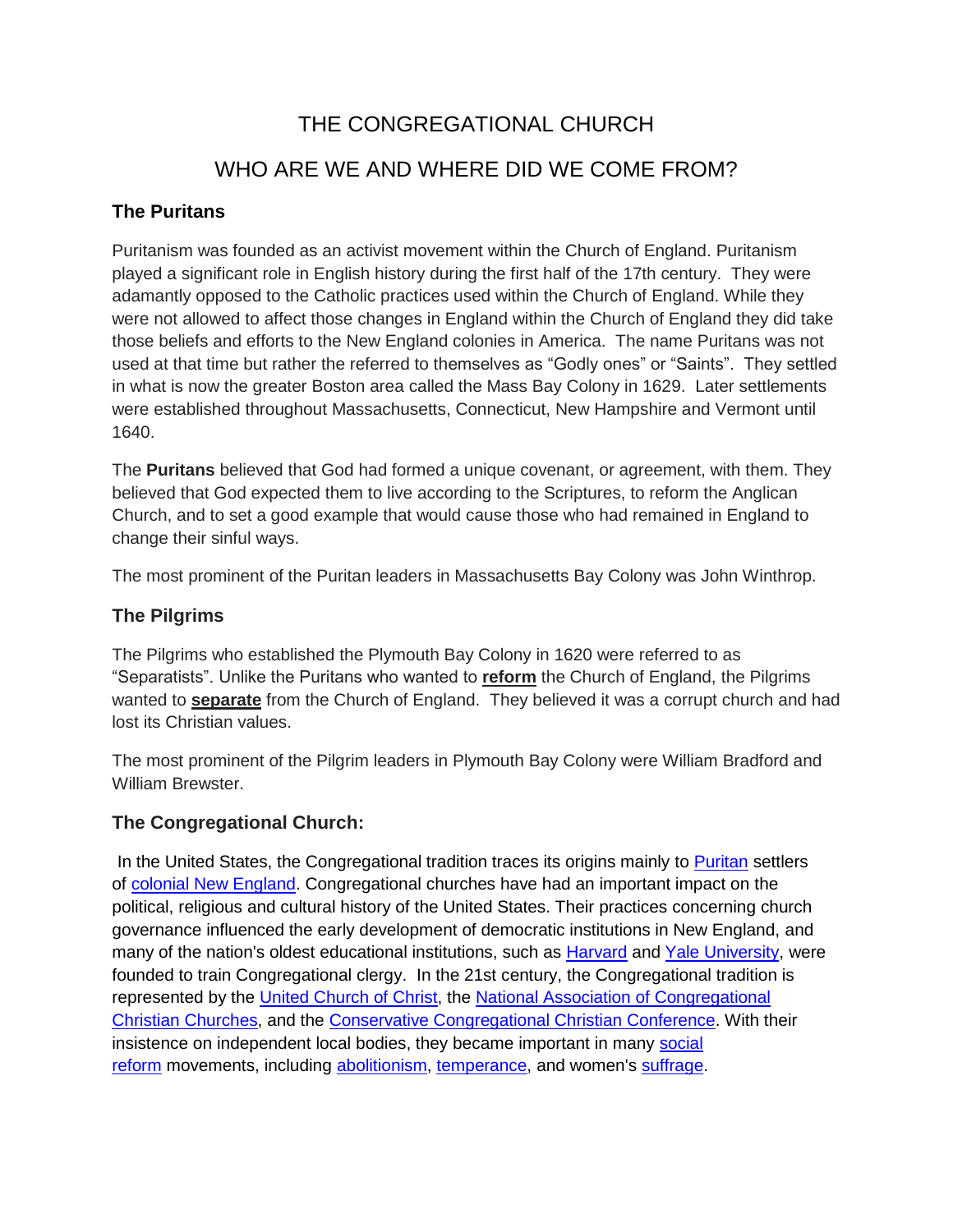In 1648 in the Cambridge Platform, a summary of principles of church government and discipline was drawn up. Congregationalist took a leading part in the great awaking that, in New England was started in 1743 by the preaching of Jonathon Edwards. In 1750, the General Court of Massachusetts Bay Colony stipulated that a new community must "settle a learned and orthodox minister in said township within 5 years in order to legalize ownership of land" As a result the congregational churches were widely established in the Massachusetts Bay Colony and other provinces.

The model of Congregational churches was carried by migrating settlers from New England into New York and the Old Northwest regions that now include Ohio, Indiana, Michigan, and Illinois.

#### **Congregationalism or Congregational Polity:**

A form of Protestant Christianity that is based on the idea that each local church should have the right to control its own affairs. Some other Christian churches have bishops or other leaders who oversee many churches in a district or area. Although "congregational rule" may seem to suggest that [pure democracy](https://en.wikipedia.org/wiki/Direct_democracy) reigns in congregational churches, this is seldom the case. It is granted, with few exceptions (namely in some Anabaptist churches), that [God](https://en.wikipedia.org/wiki/God) has given the government of the Church into the hands of an **[ordained](https://en.wikipedia.org/wiki/Ordination)** ministry. What makes congregationalism unique is its system of checks and balances, which constrains the authority of the clergy, the lay officers, and the members.

Most importantly, the boundaries of the powers of the ministers and church officers are set by clear and constant reminders of the freedoms guaranteed by the [Gospel](https://en.wikipedia.org/wiki/Gospel) to the laity, collectively and individually. With that freedom comes the responsibility upon each member to govern himself or herself under Christ. This requires lay people to exercise great charity and patience in debating issues with one another and to seek the glory and service of God as the foremost consideration in all of their decisions.

The authority of all of the people, including the officers, is limited in the local congregation by a definition of union, or a covenant, by which the terms of their cooperation together are spelled out and agreed to. This might be something as minimal as a charter specifying a handful of [doctrines](https://en.wikipedia.org/wiki/Doctrine) and behavioral expectations, or even a statement only guaranteeing specific freedoms. Or, it may be a [constitution](https://en.wikipedia.org/wiki/Constitution) describing a comprehensive doctrinal system and specifying terms under which the local church is connected to other local churches, to which participating congregations give their assent. In congregationalism, rather uniquely, the church is understood to be a truly voluntary association.

Finally, the congregational theory strictly forbids ministers from ruling their local churches by themselves. Not only does the minister serve by the approval of the congregation, but committees further constrain the pastor from exercising power without consent by either the particular committee, or the entire congregation. It is a contradiction of the congregational principle if a minister makes decisions concerning the congregation without the vote of these other officers.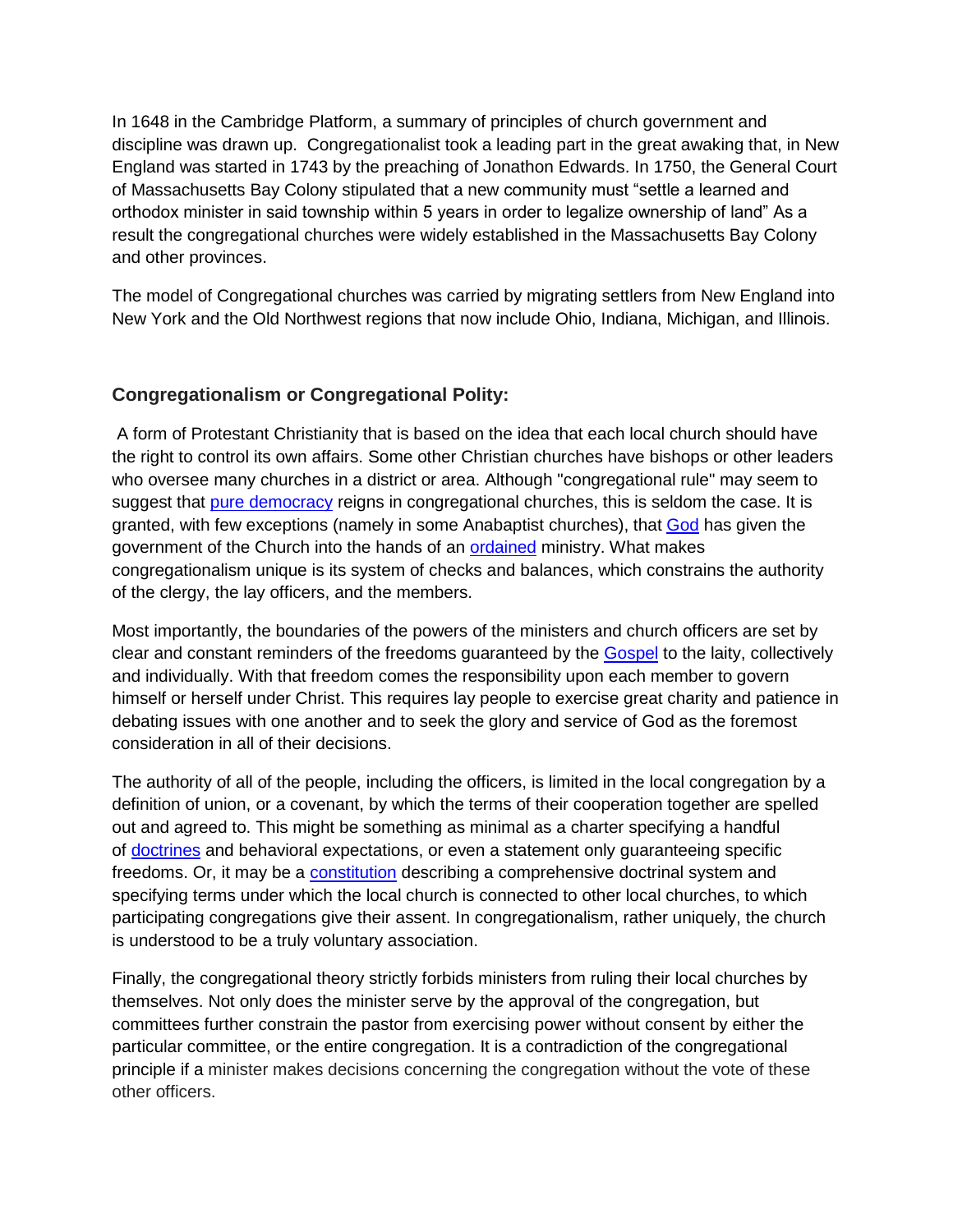## **Summarized History**

# **Central Square Congregational Church**

Central Square Congregational Church was officially founded in 1821; however, the origins of our church and Congregationalism can be traced back to a number of key historical events that took place at the advent of the Protestant Reformation. To fully appreciate our heritage we should consider the importance of these events and how they led to the birth of our church in the New World.

In 1517 Martin Luther nailed his Ninety Five Thesis to the Castle Church in Wittenberg, Germany and sparks the Protestant Revolution. Unfortunately this radical change in theological philosophy leads to a prolonged period of persecution and bloodshed across Europe and Great Britain.

A series of political events, between 1524 and 1535 in England, under the reign of King Henry VIII leads to the creation of the Church of England and the separation from the Catholic Church in Rome. A monarch is now the leader of the church in place of the Pope. This eventually leads to dissention and a group known as Separatists leave England and resettle in Holland to avoid persecution. Another group, referred to as Reformists remain in England but push for change within the Church of England.

In 1620, in search of religious freedom, William Bradford sails to the New World with the Separatists and settles in Plymouth and establish Plymouth Bay Colony.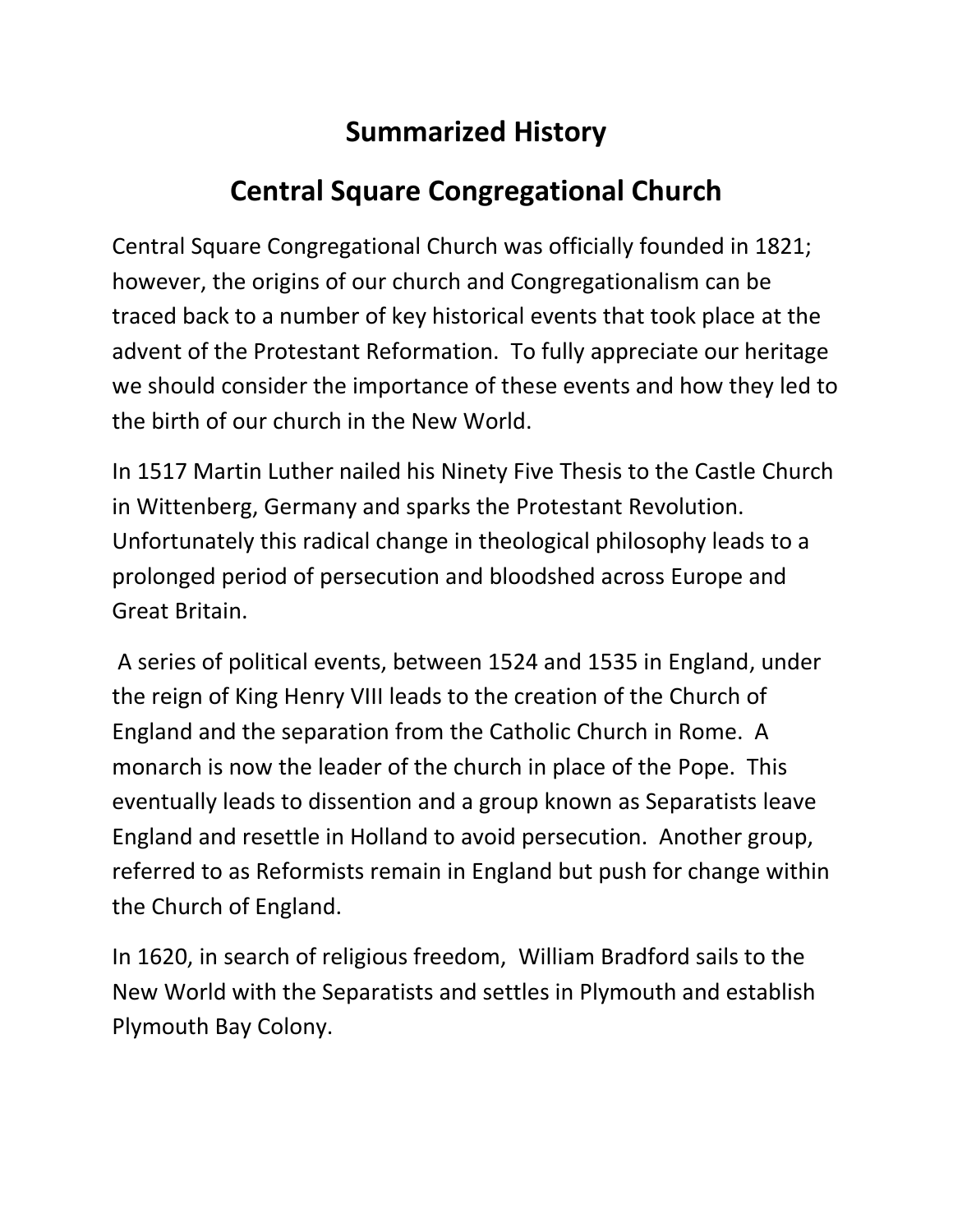In 1630 John Winthrop leads a large contingent of Reformist, later called Puritans, to what is now Boston and establishes the Massachusetts Bay Colony.

In 1648 the elders of the Mass Bay Colony and the Plymouth Bay Colony convened the Platform of Church Discipline in the Synod at Cambridge in New England. At this meeting the first Summary of Church Practices for American Congregationalism were set forth.

In 1645 the Old Colony Court granted a tract of land including what is now Bridgewater to certain inhabitants, who then purchase the land from the Indians in 1649. Actual settlement began soon after, near what is now West Bridgewater Center, and in 1656 Bridgewater was incorporated, the first interior town of the Old Colony. The exact date of the origin of the Church cannot be given, since the early records have been lost. About 1662, Mr. James Keith, then probably a "student in divinity", came to Bridgewater, on the recommendations of Dr. Increase Mather of Boston, who afterwards spoke of Mr. Keith as, "that gracious, faithful, humble servant of God." By vote of the town in 1664, he became the settled minister, and continued to serve until his death in 1719, after the organization of the South Parish.

### **The Church in the South Parish**

The settlement of the part of the old town which is now Bridgewater began about 1665 and by 1700 the population had much increased. The inhabitants, however, continued to worship with the original church for fifty years or more. June 1, 1716, the General Court incorporated this part of town as the second precinct, or parish, with the provision, "That the whole town stand oblige to an honorable maintenance of Rev.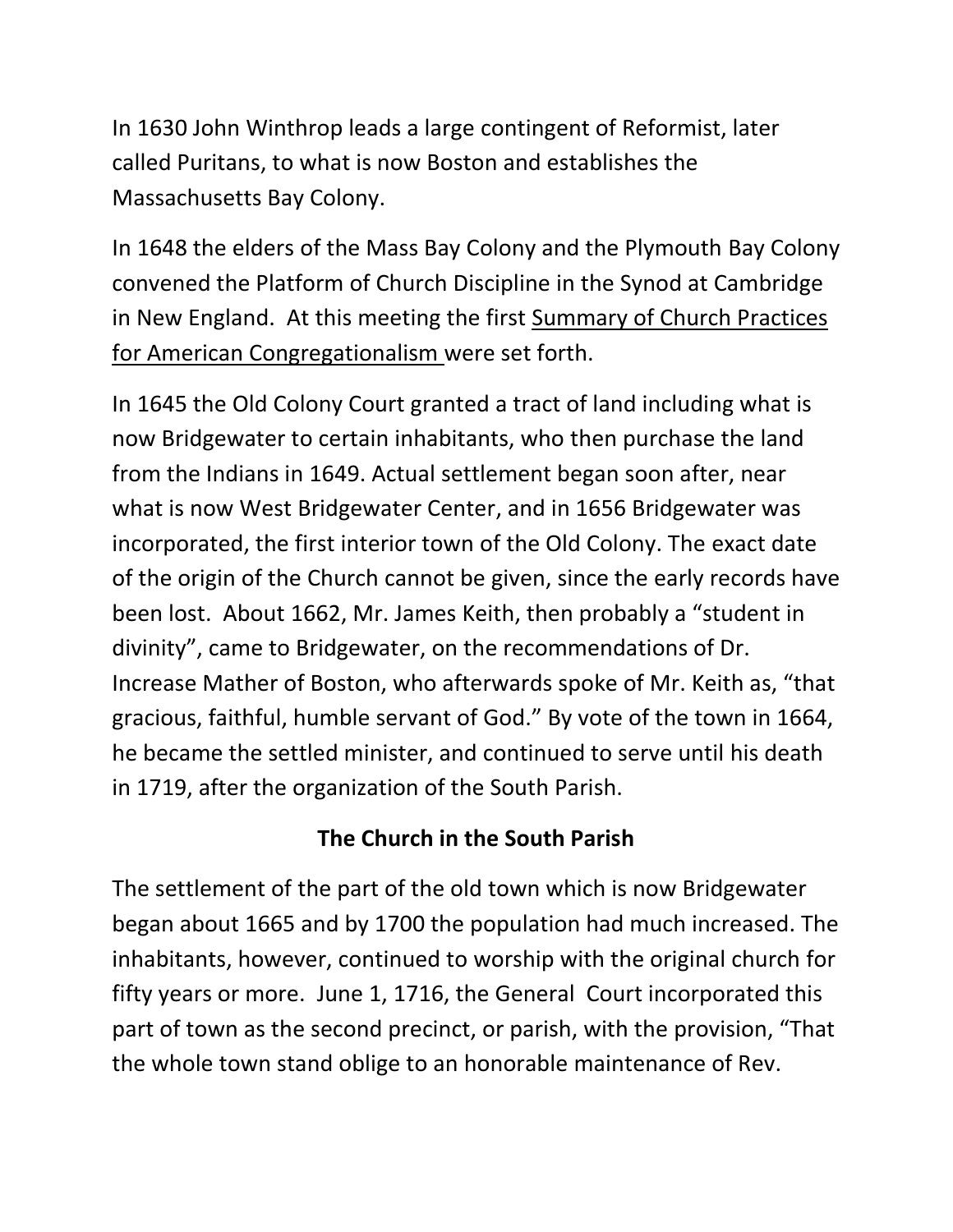Keith, their present aged minister, if he should outlive his powers and capacities of discharging the office and duty of their minister."

A meeting house was erected and was dedicated June 14, 1717, Mr. Keith preaching the dedication sermon. The first minister in the new parish was the Rev. Benjamin Allen, who preached his first sermon August 18, 1717. This would be known as the Scotland Church. The Church then numbered 53 members, 26 men and 27 women. During Mr. Allen's pastorate, which lasted until 1730, there were 75 additions to the Church, 33 men and 42 women. These numbers would seem to indicate that as a preacher and Pastor Mr. Allen was successful in commending the teachings of the Gospel to those to whom he ministered. It is said that his pastorate, but brief for those days, was terminated because lack of business ability involved him in repeated financial difficulties from which the parish wearied of extricating him.

Mr. Allen's successor was the Rev. John Shaw. Mr. Shaw having become enfeebled by age, in 1778, he was given a colleague, Rev. Zedekiah Sanger, who after Mr. Shaw's death, which occurred in 1791, became minister of the South Parish Church in Scotland. During Dr. Sanger's pastorate, which lasted until 1820, the schism between the Trinitarian and Unitarian wings of the Congregational Church was developing throughout the denomination. While Dr. Sanger does not appear to have been extremely radical in his views, his sympathies seem to have been with the more liberal teachings, so much so that during the latter years of his ministry a few members of his Church withdrew, and organized a new Church, known traditionally as the "Conant Town Church", on a strongly evangelical basis. It is probable that the separate existence of the Church was very brief, and its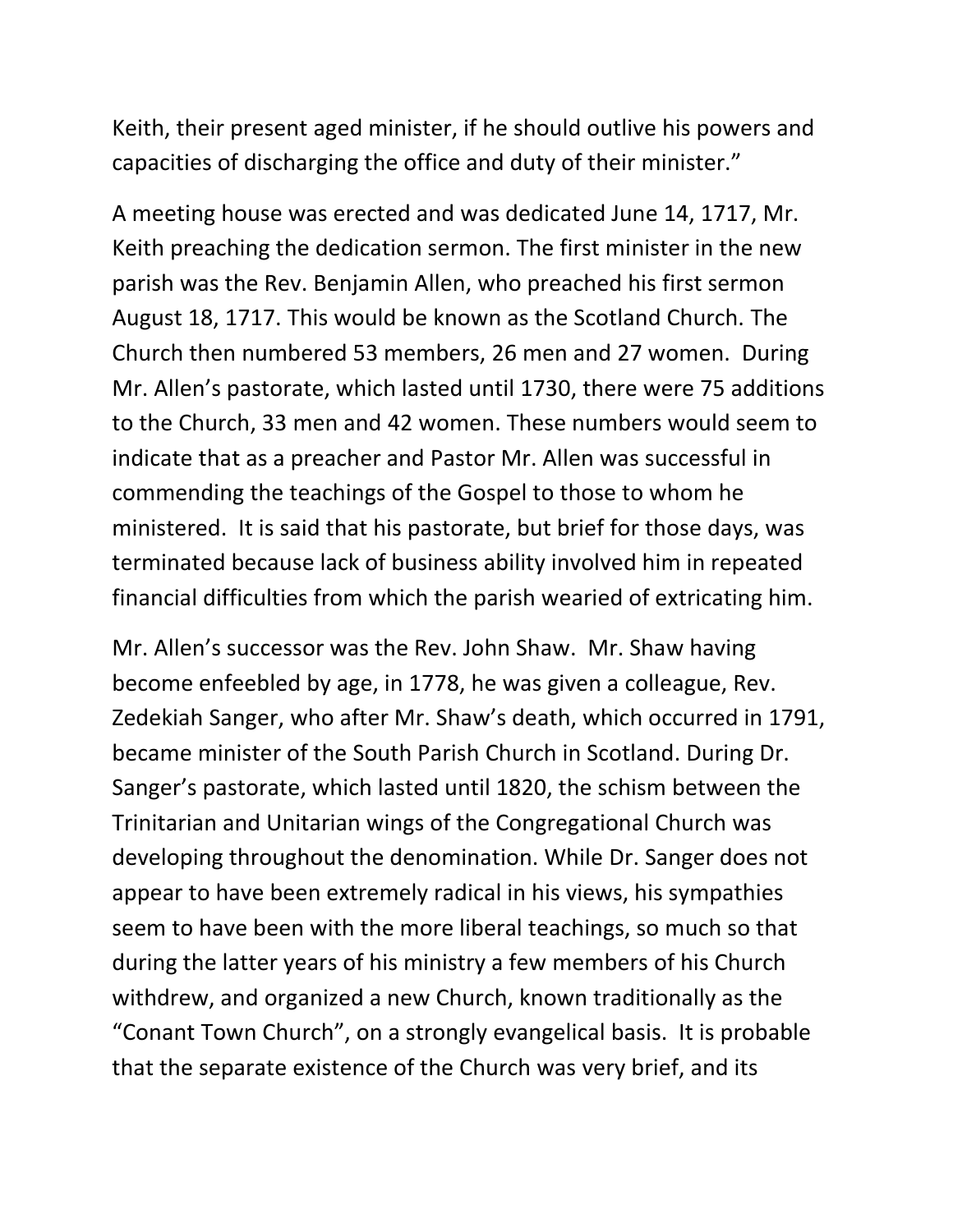services were probably largely, if not wholly, neighborhood prayer meetings.

### **The Church of 1821**

On Dr. Sanger's death, he was succeeded by the Rev. Richard M. Hodges. His coming was at once followed by the withdrawal of another group who were joined by the Conant Town Church (this eventually would become the Central Square Congregational Church). A Council was called on October 17, 1821 at the South Parish Scotland church, and asked for recognition as a separate church and in doing so give two reasons for their request:

*"1st. That the Church, as such, took no part in the call and settlement of the Rev. Mr. Hodges, & therefore they consider his ordination an infringement of the unalienable right of churches to elect their own pastors*

*"2dly. That the Doctrines inculcated by Mr. Hodges are contrary to the plain instructions of the Scriptures; particularly on the subjects of the Trinity, Regeneration, Election, and those doctrines inseparably connected with them, usually designated as the Doctrines of Grace."*

It should be noted the first grievance above is a striking reaffirmation, after more than two centuries, of the protest of the original English Separatists against the control of the Church by a Civil Authority.

On April 28, 1822, the Church adopted the name, The Trinitarian Congregational Church in Bridgewater. Within 10 years after the Church was organized in Scotland, the question of erecting a Meeting House at the Center of town began to be discussed. A Committee was appointed in 1831 which carefully considered the matter, and reported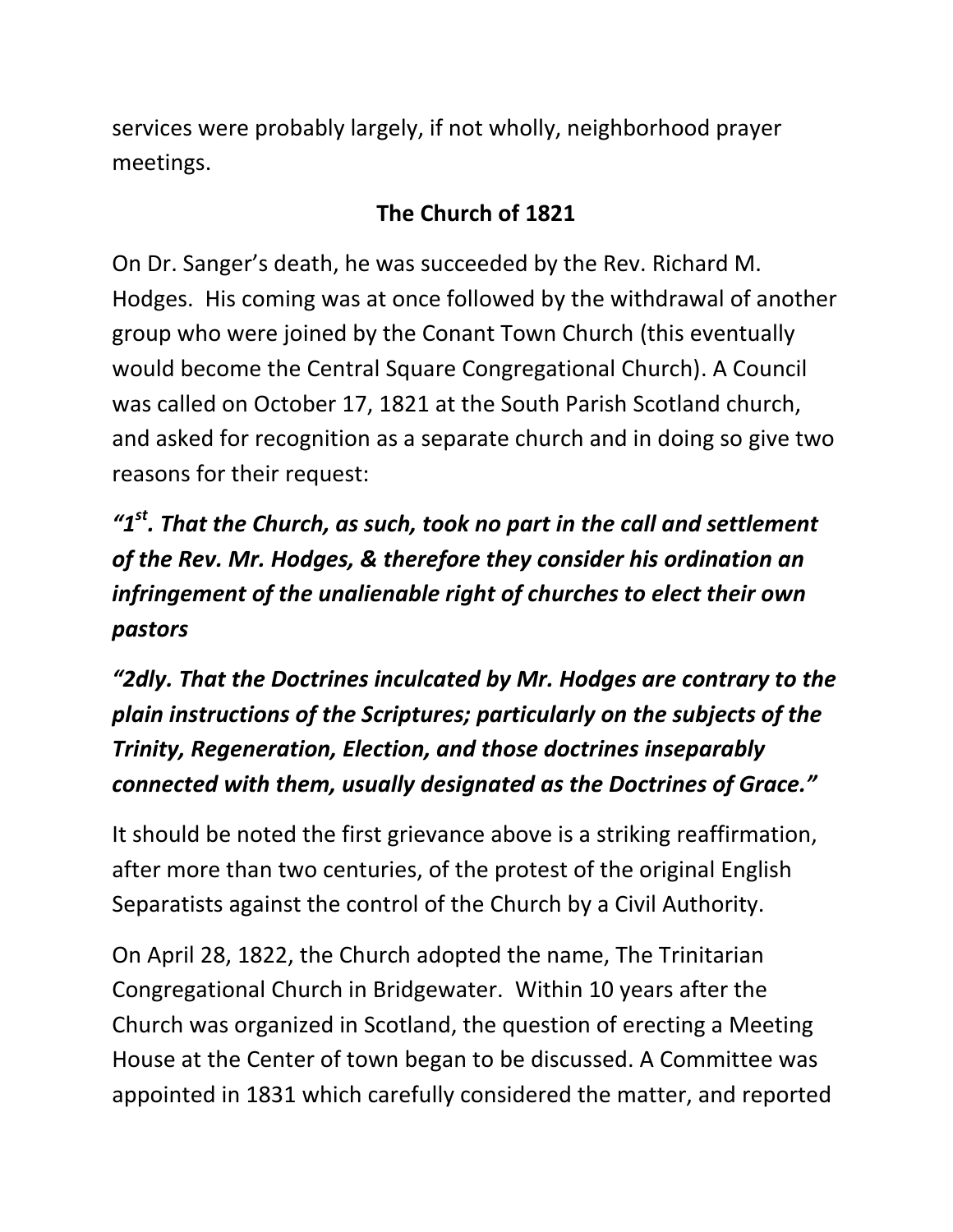strongly in favor of taking such action. Finally in July 1835, a majority voted in favor to remove to the Village. A vigorous minority of over 30 members dissented earnestly. After repeated exchanges of propositions between the majority and the minority, the members who constituted this minority were dismissed, and organized the Scotland Trinitarian Congregational Church in Bridgewater.

The first services in the Village were held in the hall of the old Academy Building, Feb 28, 1836. Steps were at once taken for the erection of a Meeting House. The lot which is now occupied was acquired, and a building was erected then dedicated, on August 31, 1836.

August 6, 1860 the Meeting House was burned. The next day the Church voted to extend a call to Rev. Ebenezer Douglass. He accepted the call on Aug. 17 and became a member of the Church Jan. 6, 1861. But was not installed unit June 26, 1862. Presumably, the installation was differed in order that it might take place in the new Meeting House.

One who reads the early records of the new Church is impressed by the earnestness of its leaders, and by their sense of the obligation which rested on it members to maintain the Church, and, in the words of their Covenant, "to comfort, assist, warn, & reprove each other." Some examples are:

In 1823, a member "having been found guilty of an act of intoxication was rebuked before all and made humble and satisfactory acknowledgement"

In 1825, a committee was appointed, "to see if a more punctual attendance at church meetings cannot be secured."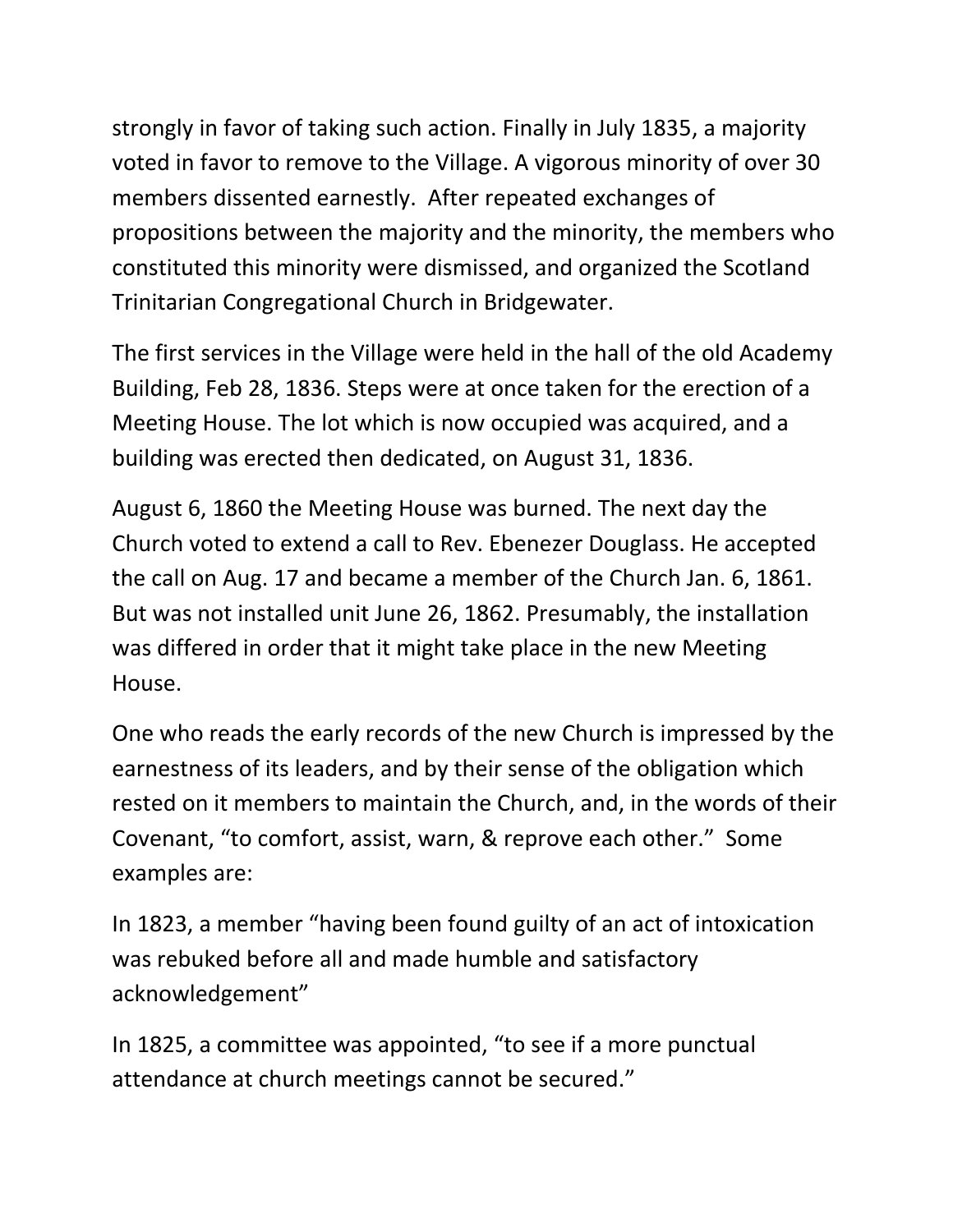In 1830, "The question, whether sleeping in meeting on the Sabbath be a subject for discipline, was freely and fully discussed." Unfortunately, the conclusion was not recorded.

In 1840, a Committee reported that certain members were neglecting the Communion on account of dissatisfaction with certain other members, and that in another case they had found "difficulties and hardness" between two members. "After various explanations and remarks these several cases were referred to the Committee," A week later, the Committee reported "that they had seen the individuals concerned, & effected a mutual reconciliation, & forgiveness; which report as accepted & adopted.

In 1845, "At a regular meeting of the Church resolutions expressive of our belief that American Slavery is a sin of great magnitude…that all persons are bound to do what can be done to terminate as soon as possible…& that we cannot commune with slaveholders as Christians, if after due admonition they persist in this sin…were passed with great unanimity…no one dissenting."

### **Incorporation**

In accordance with the general practice, a Society was formed, within a week after the organization of the Church, to co-operate with the Church in the support of the preaching of the Gospel.

This Society, which took the name, The Trinitarian Society, had at the beginning 22 members, the majority of whom were not members of the Church; it continued for more than forty years, during which time it had more than one hundred members. Realizing that as members of an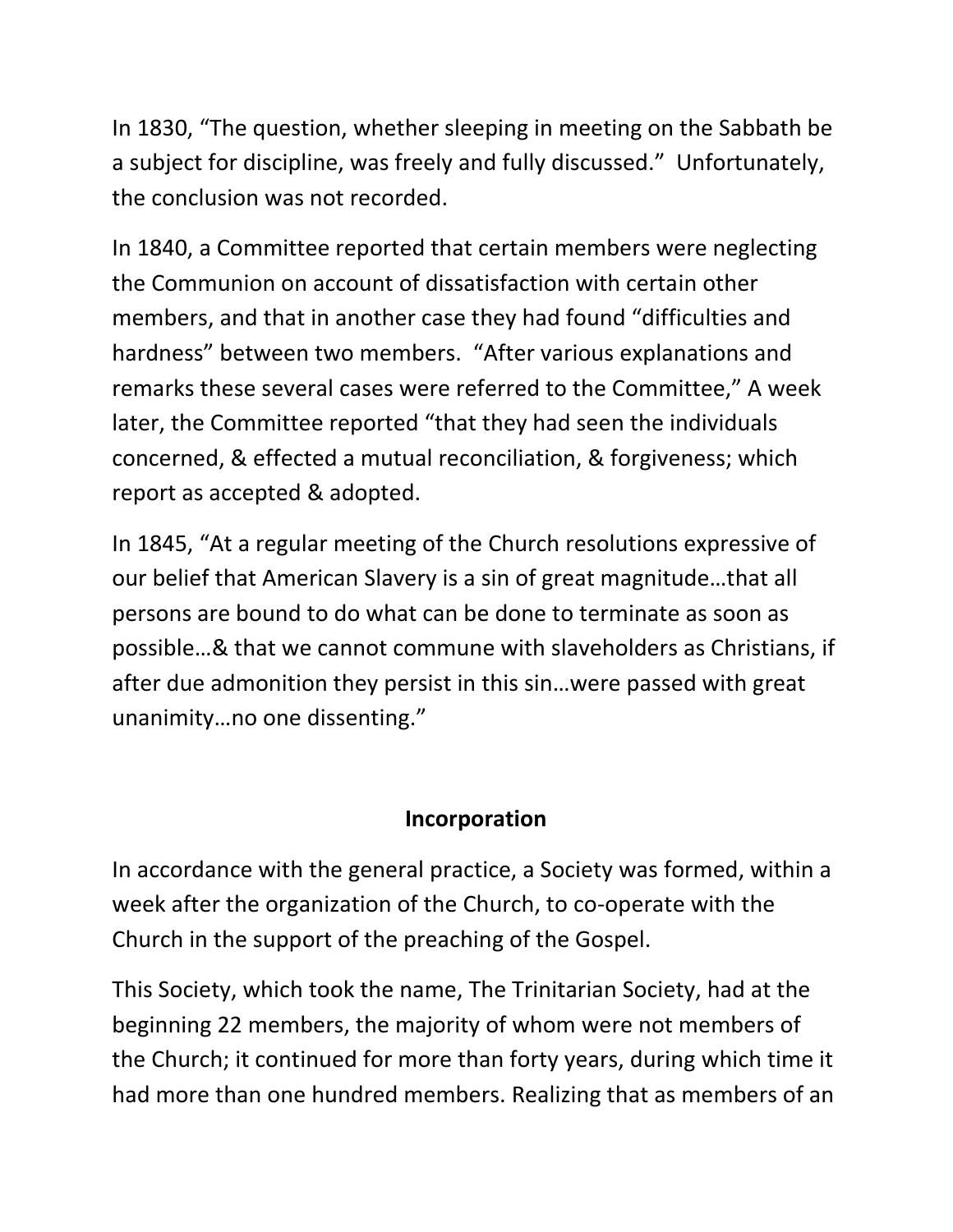unincorporated organization they were individually responsible for its obligations, the members of the Society in 1864 became incorporated as The Central Square Society, which continued until 1904.

The Supreme Court of the Commonwealth had decided that under the old Parish system the ownership of all Church Property was vested in the Parish, not in the Church. Under this decision, it had happened in many cases that a Unitarian majority in a Parish had held the property, while a Trinitarian majority in the Church had withdrawn, leaving the property behind it, and had formed a new Church. Probably to avoid any such occurrence in this Church, certain of the male members of the Church, of voting age, in 1826 became incorporated as the Trinitarian Congregational Church, Incorporate, in Bridgewater. Thus, for nearly eighty years, there was a triple organization, an ecclesiastical church, an incorporated church, and a society, at first unincorporated, afterward incorporated.

Under the authority of Chapter 187, of the Acts of 1904, The Incorporate Church took the name The Central Square Congregational Church of Bridgewater. The Society transferred all its property, real estate and personal, to the Church; the Church accepted the property and assumed all the existing financial obligations of the Society. The Society was then dissolved. Under the previous arrangement, the Church had owned the Meeting House and had leased it to the Society without any payment, except that the Society was to keep the building repaired and insured, the Church, however, furnishing the money for the latter purpose, in the more recent years.